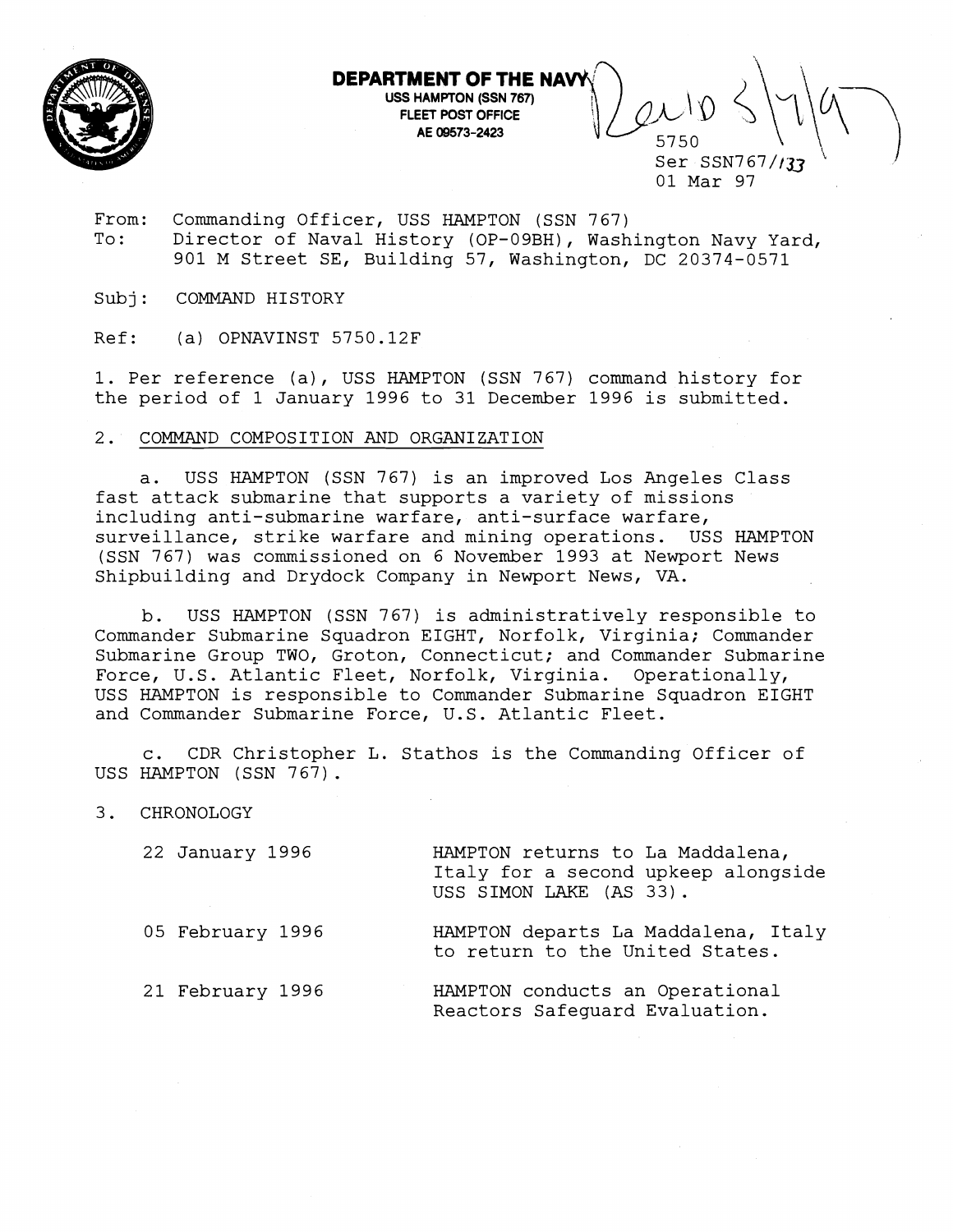Subj: COMMAND HISTORY

24 February 1996 HAMPTON returns to Norfolk, Virginia after an extremely successful overseas deployment.

24 February 1996 HAMPTON earns the NATO Medal, Armed Forces Service Medal, Sea Service Ribbon and a Meritorious Unit Commendation Award for outstanding contributions during her maiden overseas deployment.

- 25 April 1996 CDR Christopher L. Stathos relieves CDR Steve A. Correll as Commanding Officer, USS HAMPTON.
- 17 May 1996 Embarked reporters from WCPX channel 6 Orlando, Florida while visiting Port Canaveral, FL.
- 6 June 1996 LCDR Robert J. Brennan relieves LCDR John F. Brandeau as Executive Officer.

10-14 June 1996 HAMPTON conducts PROTRAMID 1996 Operations with both male and female Midshipman off the coast of Port Canaveral, FL.

1-5 August 1996 HAMPTON visits Portsmouth, New Hampshire. During this port call many visitors from Hampton, N.H., one of the submarine's four namesake cities, tour the ship.

25-26 August 1996 Embark Brigadier General Jaeger from USACOM/J2 in support of Strike Warfare exercises for an orientation course.

4 September 1996 HAMPTON conducted a Tactical Readiness Evaluation.

11 September 1996 HAMPTON participates in the 1996 FLEET WEEK HAMPTON ROADS PARADE OF SHIPS by Pass in Review.

13 September 1996 HAMPTON earns Silver Dolphin Flag.

22 October 1996 HAMPTON earns Gold Dolphin Flag.